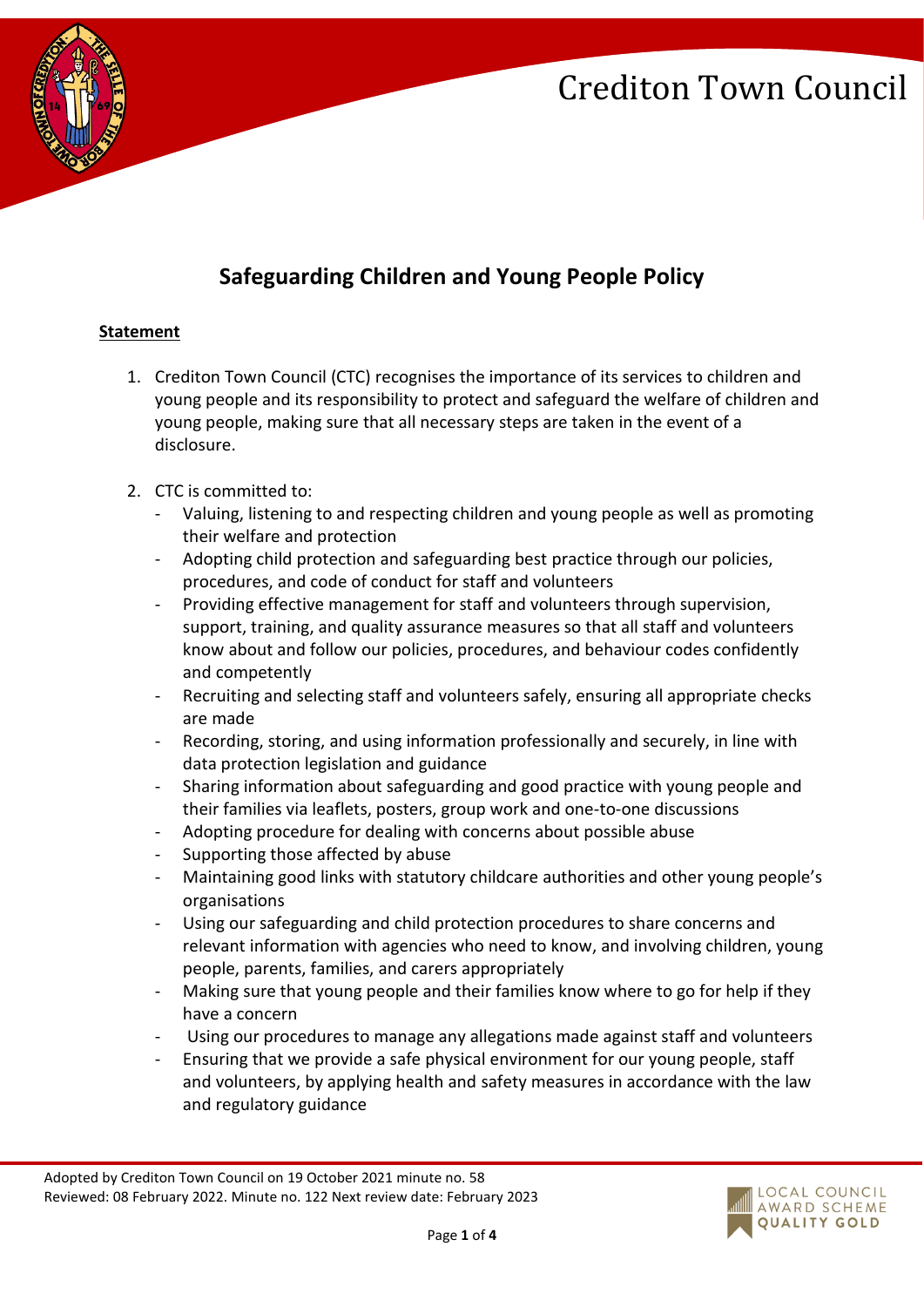

- Building a safeguarding culture where staff and volunteers, children, young people, and their families, treat each other with respect and are comfortable about sharing concerns
- Ensuring all members of staff have access to the current legislation around safeguarding children.

#### **Organisation Policy**

- 3. CTC recognises the need to provide a safe and caring environment for children and young people. It also acknowledges that young people can be the victims of physical, sexual, emotional abuse and neglect.
- 4. Therefore, an adopted set of procedures are set out in this document (the policy) and CTC recognises the need to build constructive links with statutory and voluntary child protection agencies.
- 5. CTC is committed to ongoing safeguarding training for all youth workers and will regularly review its operational guidelines.
- 6. CTC will work in accordance with relevant current legislation, alongside the following documentation:
	- *What To Do If a Child Is Being Abused (DfES 2006)*
	- *Working Together To Safeguard Children (DfE 2018)*

#### **What is Safeguarding?**

- 7. Safeguarding and promoting welfare of children means:
	- Protecting children from mistreatment
	- Preventing impairment of children's health and growth
	- Ensuring that children are growing up in circumstances consistent with the provision of safe and effective care
	- Undertaking that role to enable those children to have optimum life chances.
- 8. Child abuse falls into four categories:
	- **Physical**
	- Sexual
	- **Emotional**
	- Neglect.

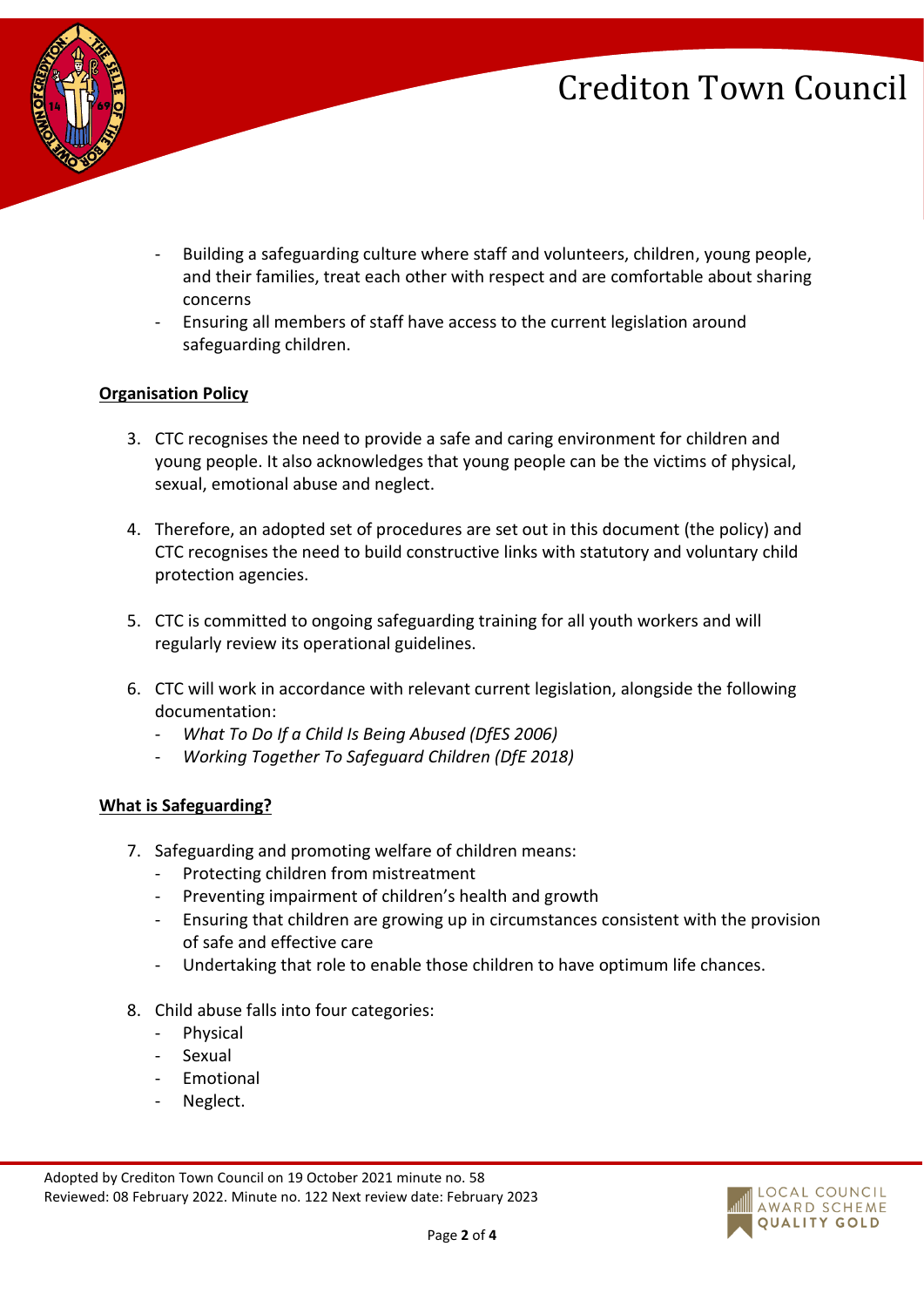

### **Responding to disclosure of abuse**

- 9. Under no circumstances should any CTC officer carry out their own investigation into the allegation or suspicion of abuse. The person in receipt of the allegations or suspicions will do the following:
	- React in a calm and non-judgemental way
	- Never promise complete confidentiality, advising the child or young persons that the officer will have to share the information that they are given onto a third party, ie. Social Services
	- Listen to what the child or young person has to say and ask appropriate and open questions, making sure not to ask leading question as this could jeopardise a police investigation
	- Never probe the child or young person for information
	- Ensure that the child or young person understands what they are told by the professional, using appropriate language
	- Report concerns as soon as possible to the CTC Youth Worker
	- If suspicions in any way involve the Youth Worker, concerns should be reported to the Town Clerk
	- Discuss concerns with the parent or carer if appropriate
	- Record discussions in the child or young person's words. Do not elaborate or correct grammar
	- Maintain a relationship with the child or young person where appropriate
	- Record all contact for chronology
	- Contact Multi-Agency Safeguarding Hub (MASH) on [0345 155 1071](tel:03451551071) or email [mashsecure@devon.gov.uk](mailto:mashsecure@devon.gov.uk) and give as much information as you can
	- If a child is at immediate risk, contact the police on [999](tel:999)
	- Referrals must be followed up within 48 hours.
- 10. It is the right of any individual as a citizen to make a direct referral to child protection agencies or to seek advice from Social Services should they feel it is appropriate. It is Social Services' task to investigate the matter under Section 47 of the Children Act 1989.

#### **Disclosure of physical, emotional abuse or neglect**

11. If a child has a physical injury, a symptom of neglect or emotional abuse, the Youth Worker will:

Adopted by Crediton Town Council on 19 October 2021 minute no. 58 Reviewed: 08 February 2022. Minute no. 122 Next review date: February 2023